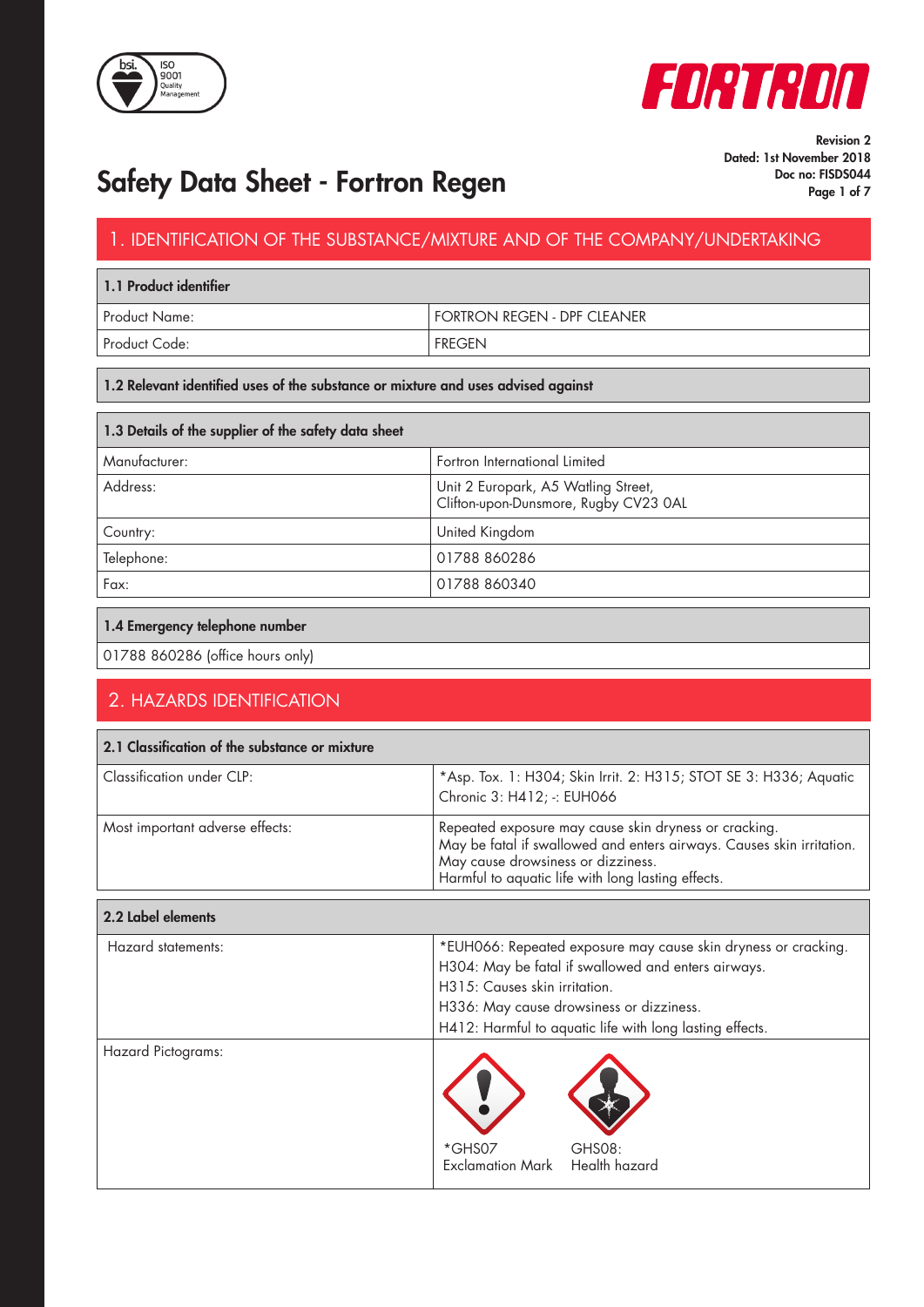| Signal Words:             | Danger                                                                                                                                                                                                                                                                                                                                                   |
|---------------------------|----------------------------------------------------------------------------------------------------------------------------------------------------------------------------------------------------------------------------------------------------------------------------------------------------------------------------------------------------------|
| Precautionary statements: | *P261: Avoid breathing dust/fumes/gas/mist/vapours/spray.<br>P264: Wash skin thoroughly after handling.<br>P280: Wear protective gloves/protective clothing/eye protection/face<br>protection.<br>P301+310: IF SWALLOWED: Immediately call a POISON CENTER/doctor.<br>P331: Do NOT induce vomiting.<br>P312: Call a doctor/first aid if you feel unwell. |

### 2.3 Other Hazards\*

PBT: PBT: This product is not identified as a PBT/vPvB substance.

## 3. COMPOSITION/INFORMATION ON INGREDIENTS

#### 3.2 Mixtures:

\*Hazardous Ingredients:

|               |                                                   |           | HYDROCARBONS, C11-14, N-ALKANES, ISOALKANES, CYCLIC, <2% AROMATICS                                            |         |
|---------------|---------------------------------------------------|-----------|---------------------------------------------------------------------------------------------------------------|---------|
| <b>EINECS</b> | CAS                                               | PBT / WEL | <b>CLP</b> Classification                                                                                     | Percent |
| 926-141-6     |                                                   |           | Asp. Tox. 1: H304; -: EUH066                                                                                  | 70-90%  |
|               | REACH REGISTERED NUMBER(S): 01-2119456620-43-XXXX |           |                                                                                                               |         |
|               | <b>KEROSINE (PETROLEUM), HYDRODESULPHURIZED</b>   |           |                                                                                                               |         |
|               |                                                   |           |                                                                                                               |         |
| <b>EINECS</b> | CAS                                               | PBT / WEL | <b>CLP</b> Classification                                                                                     | Percent |
| 265-184-9     | 64742-81-0                                        |           | Flam. Liq. 3: H226; Skin Irrit. 2:<br>H315; Asp. Tox. 1: H304;<br>Aquatic Chronic 2: H411; STOT<br>SE 3: H336 | 10-30%  |

## 4. FIRST AID MEASURES

## 4.1 Description of first aid measures Skin contact: Remove all contaminated clothes and footwear immediately unless stuck to skin. Wash immediately with plenty of soap and water. Eye contact: | Bathe the eye with running water for 15 minutes. Consult a doctor. Ingestion: Wash out mouth with water. Do not induce vomiting. If conscious, give half a litre of water to drink immediately. Consult a doctor. Inhalation:  $\vert *$  Move to fresh air in case of accidental inhalation of vapours.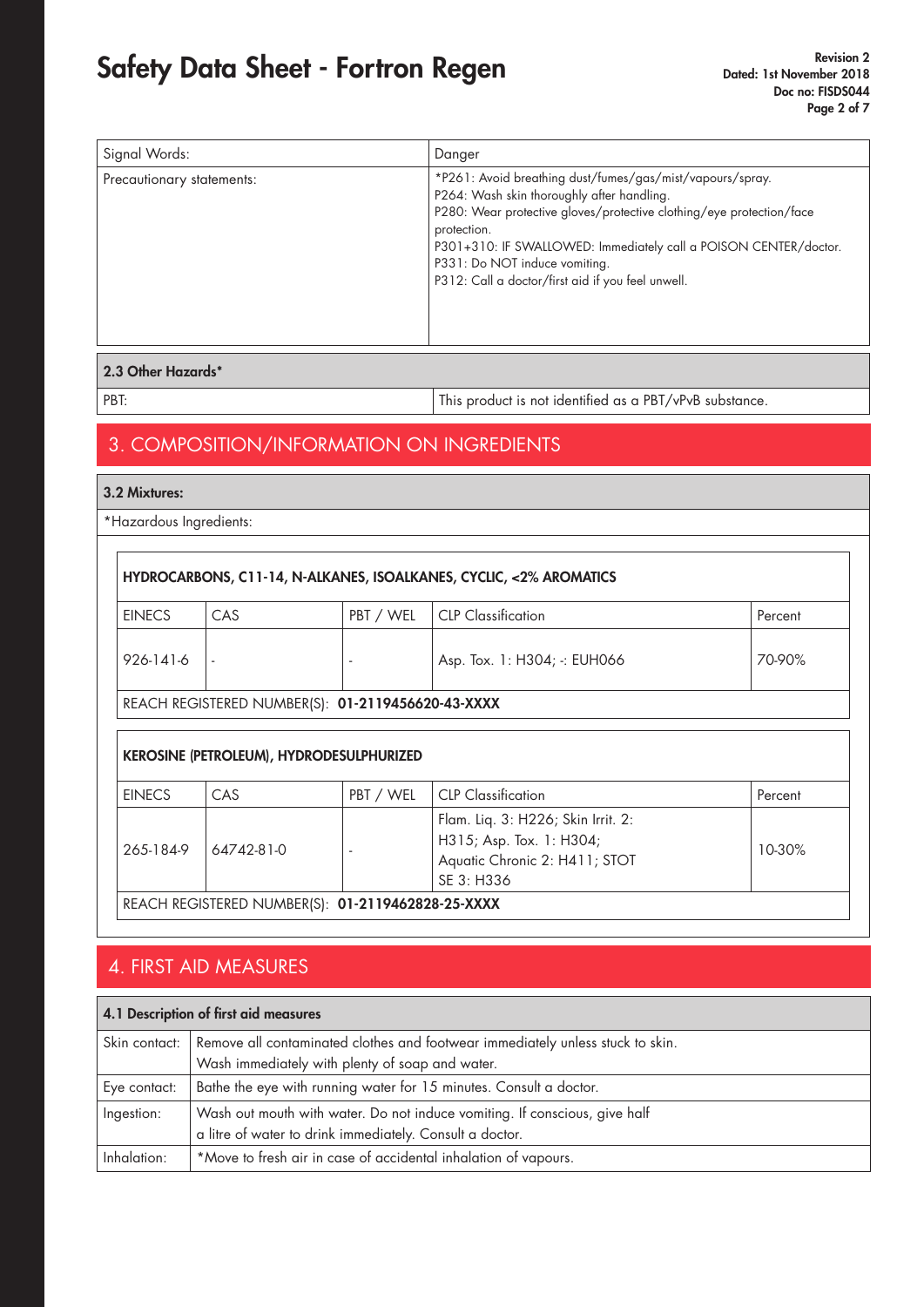| 4.2 Most important symptoms and effects, both acute and delayed |                                                                                                                                                                  |  |  |
|-----------------------------------------------------------------|------------------------------------------------------------------------------------------------------------------------------------------------------------------|--|--|
| Skin contact:                                                   | There may be mild irritation at the site of contact.                                                                                                             |  |  |
| Eye contact:                                                    | There may be irritation and redness.                                                                                                                             |  |  |
| Ingestion:                                                      | Inhalation of fumes from the stomach may cause symptoms similar to direct inhalation.<br>Nausea and stomach pain may occur. There may be vomiting and diarrhoea. |  |  |
| Inhalation:                                                     | There may be irritation of the throat with a feeling of tightness in the chest.<br>Drowsiness or mental confusion may occur.                                     |  |  |
| Delayed /<br>immediate<br>effects:                              | Immediate effects can be expected after short-term exposure.                                                                                                     |  |  |

#### 4.3 Indication of any immediate medical attention and special treatment needed

| Immediate  |  |  |
|------------|--|--|
| / special  |  |  |
| treatment: |  |  |

Not applicable.

## 5. FIRE-FIGHTING MEASURES

| 5.1 Extinguishing media                                   |                                                                                                              |  |  |
|-----------------------------------------------------------|--------------------------------------------------------------------------------------------------------------|--|--|
| Extinguishing media:                                      | Suitable extinguishing media for the surrounding fire should be used.<br>Use water spray to cool containers. |  |  |
| 5.2 Special hazards arising from the substance or mixture |                                                                                                              |  |  |
| Exposure hazards:                                         | In combustion emits toxic fumes.                                                                             |  |  |
| 5.3 Advice for fire-fighters                              |                                                                                                              |  |  |
| Protective equipment:                                     | Wear self-contained breathing apparatus.<br>Wear protective clothing to prevent contact with skin and eyes.  |  |  |

## 6. ACCIDENTAL RELEASE MEASURES

| 6.1 Personal precautions, protective equipment and emergency procedures |                                                                                                                                   |  |  |
|-------------------------------------------------------------------------|-----------------------------------------------------------------------------------------------------------------------------------|--|--|
| Personal precautions:                                                   | *Refer to section 8 of SDS for personal protection details.                                                                       |  |  |
|                                                                         | Turn leaking containers leak-side up to prevent the escape of liquid.                                                             |  |  |
| 6.2 Environmental precautions                                           |                                                                                                                                   |  |  |
| Environmental precautions:                                              | Do not discharge into drains or rivers.                                                                                           |  |  |
|                                                                         | Contain the spillage using bunding.                                                                                               |  |  |
| 6.3 Methods and material for containment and cleaning up                |                                                                                                                                   |  |  |
| Clean-up procedures:                                                    | Absorb into dry earth or sand. Clean-up should be dealt with only by<br>qualified personnel familiar with the specific substance. |  |  |
| 6.4 Reference to other sections                                         |                                                                                                                                   |  |  |
| Reference to other sections                                             | Refer to section 8 of SDS.                                                                                                        |  |  |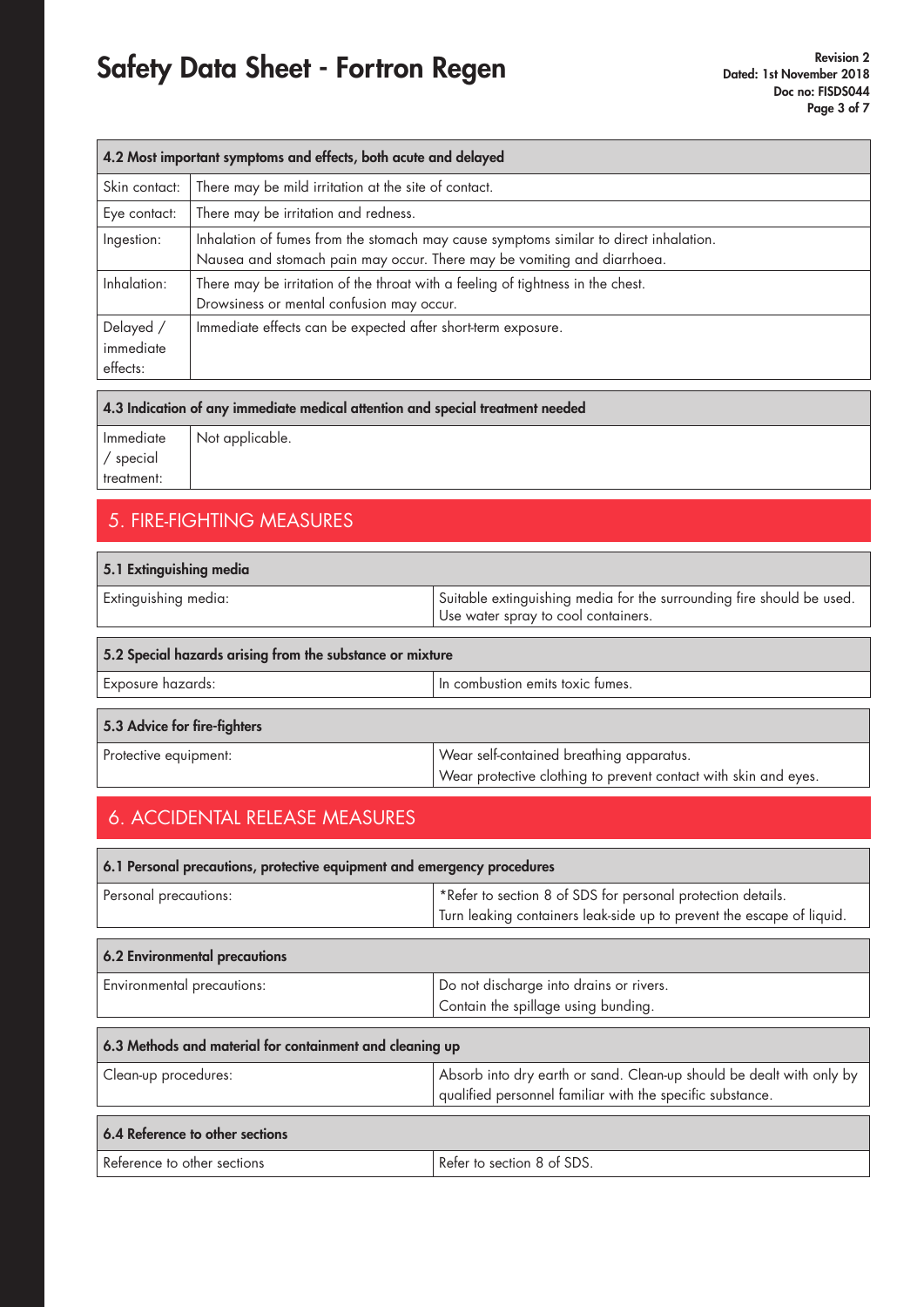## 7. HANDLING AND STORAGE

| 7.1 Precautions for safe handling |                                                                                                           |  |  |
|-----------------------------------|-----------------------------------------------------------------------------------------------------------|--|--|
| Handling requirements             | Ensure there is sufficient ventilation of the area.<br>Avoid the formation or spread of mists in the air. |  |  |
|                                   |                                                                                                           |  |  |

| 7.2 Conditions for safe storage, including any incompatibilities |                                                                       |  |
|------------------------------------------------------------------|-----------------------------------------------------------------------|--|
| Storage conditions:                                              | Store in a cool, well ventilated area. Keep container tightly closed. |  |
| Suitable packaging:                                              | Must only be kept in original packaging.                              |  |

### 7.3 Specific end use(s)

No data available.

## 8. EXPOSURE CONTROLS/PERSONAL PROTECTION

### 8.1 Control parameters

Hazardous ingredients:

### HYDROCARBONS, C11-14, N-ALKANES, ISOALKANES, CYCLIC, <2% AROMATICS

| <b>Workplace exposure limits:</b> |            |              | <b>Respirable dust</b> |              |
|-----------------------------------|------------|--------------|------------------------|--------------|
| State                             | 8 hour TWA | 15 min. STEL | 8 hour TWA             | 15 min. STEL |
| UΚ                                | 1200mg/m3  |              |                        |              |

| <b>DNEL/PNEC Values</b> |                    |
|-------------------------|--------------------|
| DNEL / PNEC             | No data available. |

| 8.2 Exposure controls       |                                                                               |
|-----------------------------|-------------------------------------------------------------------------------|
| <b>Engineering measures</b> | Ensure there is sufficient ventilation of the area.                           |
| Respiratory protection      | Self-contained breathing apparatus must be available in case of<br>emergency. |
| Hand protection             | Impermeable gloves.                                                           |
| Eye protection:             | Safety glasses. Ensure eye bath is to hand.                                   |
| Skin protection:            | Impermeable protective clothing.                                              |
| Environmental:              | Prevent from entering in public sewers or the immediate environment.          |

## 9. PHYSICAL AND CHEMICAL PROPERTIES

| 9.1 Information on basic physical and chemical properties |                      |
|-----------------------------------------------------------|----------------------|
| State:                                                    | Liquid               |
| Colour:                                                   | *Pale yellow         |
| Odour:                                                    | Characteristic odour |
| Evaporation rate:                                         | Slow                 |
| Oxidising:                                                | Not applicable.      |
| Solubility in water:                                      | Insoluble            |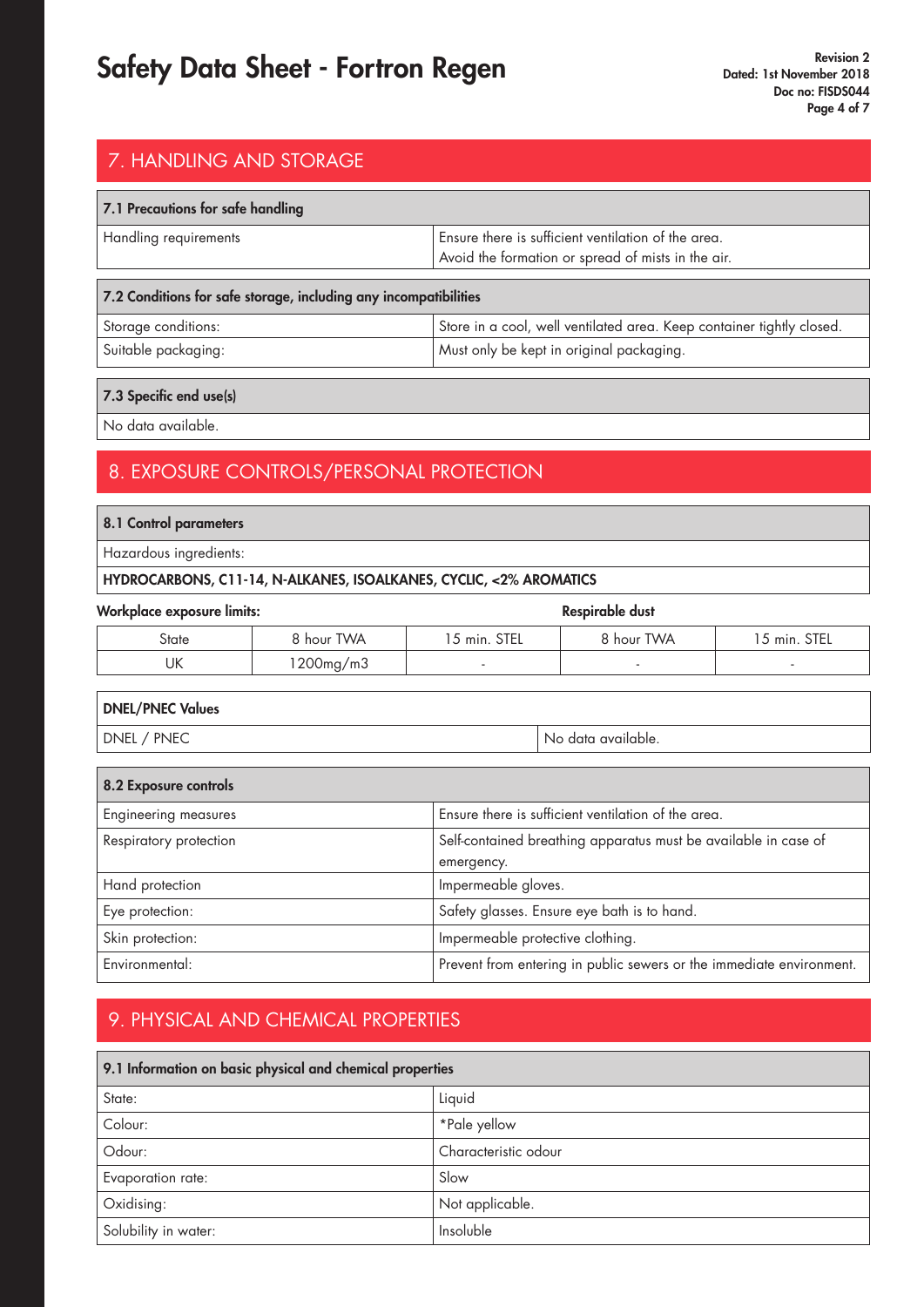| Also soluble in:              | Most organic solvents.                                   |
|-------------------------------|----------------------------------------------------------|
| Viscosity:                    | Non-viscous                                              |
| Kinematic Viscosity:          | 3.0                                                      |
| Viscosity test method:        | Kinematic viscosity in 10-6 m2/s at 40°C (ISO 3104/3105) |
| Boiling point/range°C:        | 150-360                                                  |
| Flammability limits %: lower: | No data available.                                       |
| upper:                        | No data available.                                       |
| Flash point°C:                | >65                                                      |
| Autoflammability°C:           | >200                                                     |
| Relative density:             | 0.820 typical                                            |
| VOC g/l:                      | No data available.                                       |
| Melting point/range°C:        | No data available.                                       |
| Part.coeff. n-octanol/water:  | No data available.                                       |
| Vapour pressure:              | No data available.                                       |
| pH:                           | Not applicable.                                          |

9.2. Other information

Other information:  $\big|$  No data available.

## 10. STABILITY AND REACTIVITY

| 10.1 Reactivity                        |                                                                                                                                                                     |
|----------------------------------------|---------------------------------------------------------------------------------------------------------------------------------------------------------------------|
| Reactivity                             | Stable under recommended transport or storage conditions.                                                                                                           |
| 10.2 Chemical stability                |                                                                                                                                                                     |
| Chemical stability:                    | Stable under normal conditions.                                                                                                                                     |
| 10.3 Possibility of hazardous reaction |                                                                                                                                                                     |
| <b>Hazardous reactions</b>             | Hazardous reactions will not occur under normal transport or storage<br>conditions. Decomposition may occur on exposure to conditions or<br>materials listed below. |
| 10.4 Conditions to avoid               |                                                                                                                                                                     |
| Conditions to avoid                    | Heat. Hot surfaces. Flames. Sources of ignition.                                                                                                                    |
| 10.5 Incompatible materials            |                                                                                                                                                                     |
| Materials to avoid                     | Strong oxidising agents. Strong acids.                                                                                                                              |
| 10.6 Hazardous decomposition products  |                                                                                                                                                                     |
| Haz. decomp. products:                 | In combustion emits toxic fumes.                                                                                                                                    |
| <b>11. TOXICOLOGICAL INFORMATION</b>   |                                                                                                                                                                     |
|                                        |                                                                                                                                                                     |

### 11.1 Information on toxicological effects

Hazardous ingredients: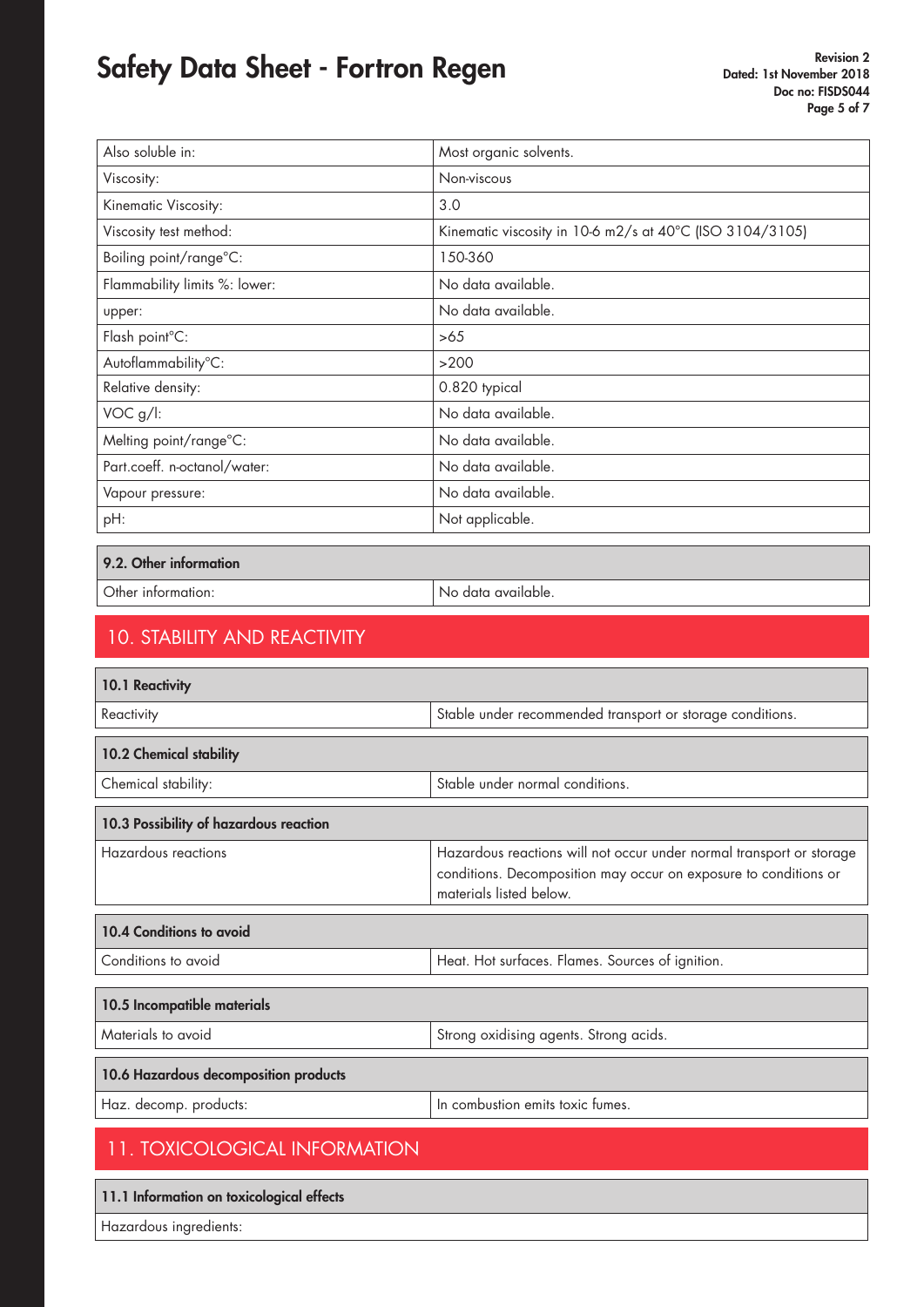#### HYDROCARBONS, C11-14, N-ALKANES, ISOALKANES, CYCLIC, <2% AROMATICS

| ' DERMAL | <b>RBT</b> | LD <sub>50</sub> | >5000 | mg/kg |
|----------|------------|------------------|-------|-------|
| ' ORAL   | RAT        | LD50             | >5000 | mg/kg |
| VAPOURS  | RAT        | 4H LC50          | >5000 | mg/kg |

#### KEROSINE (PETROLEUM), HYDRODESULPHURIZED

| тъг.<br>КD.<br>N<br>the contract of the contract of the contract of the contract of the contract of<br>$\sim$ $\sim$ $\sim$<br>. | <b>DRT</b> |  | $\overline{\phantom{a}}$ |
|----------------------------------------------------------------------------------------------------------------------------------|------------|--|--------------------------|

#### Relevant hazards for product:

| Hazard                    | Route      | Basis                 |
|---------------------------|------------|-----------------------|
| Skin corrosion/irritation | <b>DRM</b> | Hazardous: calculated |
| STOT-single exposure      |            | Hazardous: calculated |
| Aspiration hazard         |            | Hazardous: calculated |

#### Symptoms / routes of exposure

| Skin contact:                | There may be mild irritation at the site of contact.                                                                                                             |
|------------------------------|------------------------------------------------------------------------------------------------------------------------------------------------------------------|
| Eye contact:                 | There may be irritation and redness.                                                                                                                             |
| Ingestion:                   | Inhalation of fumes from the stomach may cause symptoms similar to direct inhalation.<br>Nausea and stomach pain may occur. There may be vomiting and diarrhoea. |
| Inhalation:                  | There may be irritation of the throat with a feeling of tightness in the chest.<br>Drowsiness or mental confusion may occur.                                     |
| Delayed / immediate effects: | Immediate effects can be expected after short-term exposure.                                                                                                     |

## 12. ECOLOGICAL INFORMATION

#### 12.1 Toxicity

Hazardous ingredients:

#### HYDROCARBONS, C11-14, N-ALKANES, ISOALKANES, CYCLIC, <2% AROMATIC

| <b>ALGAE</b>                                                                        |  | <b>72H IC50</b>                | 20    | mg/l |  |
|-------------------------------------------------------------------------------------|--|--------------------------------|-------|------|--|
| Daphnia magna                                                                       |  | <b>48H EC50</b>                | >250  | mg/l |  |
| RAINBOW TROUT (Oncorhynchus mykiss)                                                 |  | 96H LC50                       | >1000 | mg/l |  |
|                                                                                     |  |                                |       |      |  |
| 12.2 Persistence and degradability                                                  |  |                                |       |      |  |
| Persistence and degradability:<br>Biodegradable.                                    |  |                                |       |      |  |
| 12.3 Bioaccumulative potential                                                      |  |                                |       |      |  |
| No data available.<br>Bioaccumulative potential                                     |  |                                |       |      |  |
| 12.4 Mobility in soil                                                               |  |                                |       |      |  |
| Mobility<br>Readily absorbed into soil. Insoluble in water.                         |  |                                |       |      |  |
| 12.5 Results of PBT and vPvB assessment                                             |  |                                |       |      |  |
| PBT/vPvB identification:<br>This product is not identified as a PBT/vPvB substance. |  |                                |       |      |  |
| 12.6 Other adverse effects                                                          |  |                                |       |      |  |
| Other adverse effects:                                                              |  | *Harmful to aquatic organisms. |       |      |  |